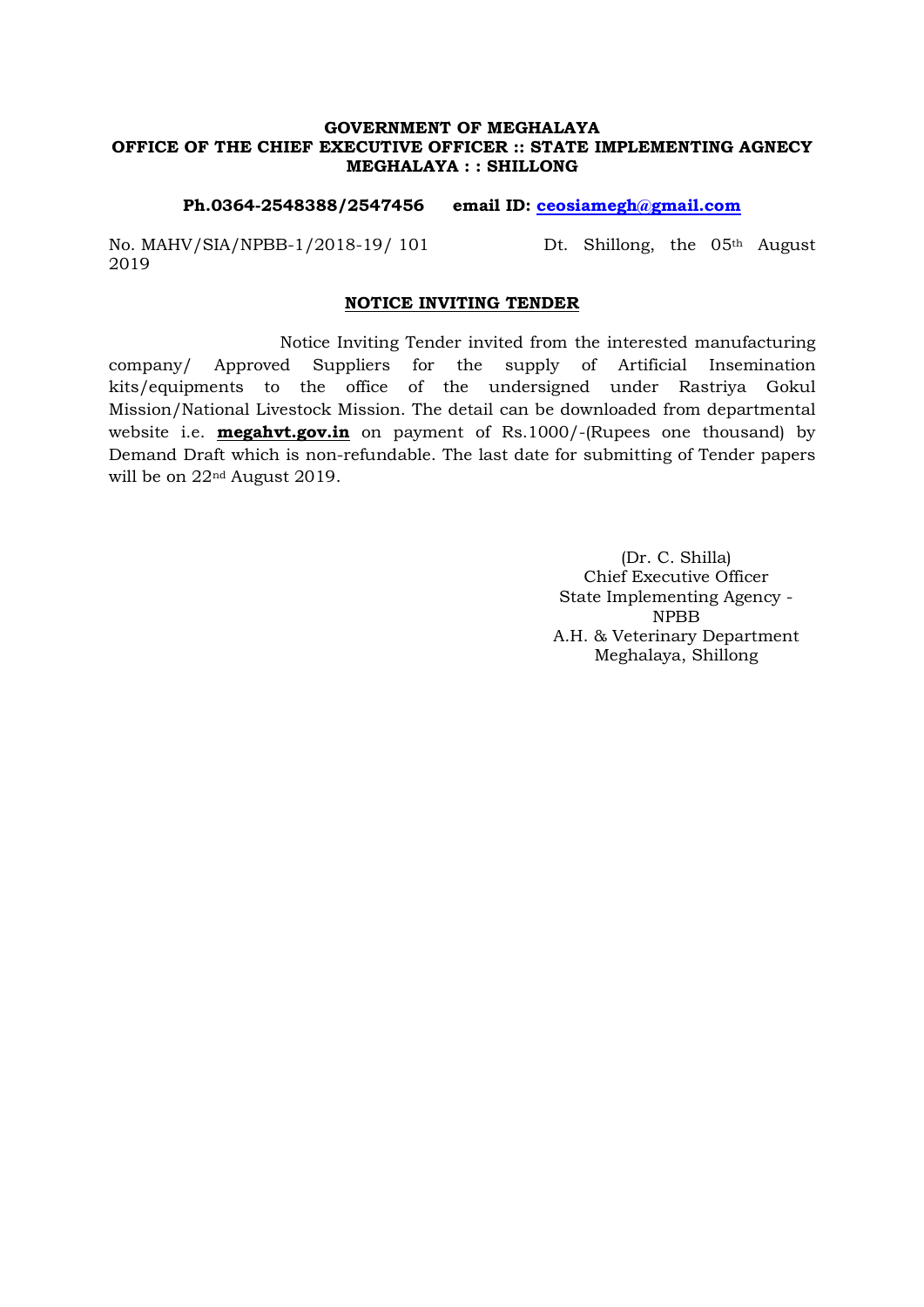#### DISCLAIMER

The Information contained in this **Notice Inviting Tender** (the "**NIT**") or subsequently provided to Interested Parties, whether verbally or in documentary or any other form by or on behalf of STATE IMPLEMENTING AGENCY, DEPARTMENT OF ANIMAL HUSBANDRY & VETERINARY, GOVERNMENT OF MEGHALAYA, or any of their employees or advisors, is provided to Interested Parties on the terms and conditions set out in this NIT and such other terms and conditions subject to which such information is provided.

This NIT is not an agreement and is neither an offer nor invitation by CHIEF EXECUTIVE OFFICER, STATE IMPLEMENTING AGENCY, DEPARTMENT OF ANIMAL HUSBANDRY & VETERINARY, GOVERNMENT OF MEGHALAYA, to the prospective Parties or any other person. The purpose of this NIT is to provide Interested Parties with information that may be useful to them in making their Offers/Proposals pursuant to this NIT. This NIT includes statements, which reflect various assumptions and assessments arrived at by the STATE IMPLEMENTING AGENCY, DEPARTMENT OF ANIMAL HUSBANDRY & VETERINARY, GOVERNMENT OF MEGHALAYA, in relation to the Project. Such assumptions, assessments and statements do not purport to contain all the information that each Interested Party may require. This NIT may not be appropriate for all persons, and it is not possible for CHIEF EXECUTIVE OFFICER, STATE IMPLEMENTING AGENCY, DEPARTMENT OF ANIMAL HUSBANDRY & VETERINARY, GOVERNMENT OF MEGHALAYA, its employees or advisors to consider the investment objectives, financial situation and particular needs of each Interested Party who reads or uses this NIT. The assumptions, assessments, statements and information contained in this NIT, may not be complete, accurate, adequate or correct. Each Party should, therefore, conduct its own investigations and analysis and should check the accuracy, adequacy, correctness, reliability and completeness of the assumptions, assessments, statements and information contained in this NIT and obtain independent advice from appropriate sources.

Information provided in this NIT to the Interested Parties is on a wide range of matters, some of which may depend upon interpretation of law. The information given is not intended to be an exhaustive account of statutory requirements and should not be regarded as a complete or authoritative statement of law. The STATE IMPLEMENTING AGENCY, DEPARTMENT OF ANIMAL HUSBANDRY & VETERINARY, GOVERNMENT OF MEGHALAYA, accepts no responsibility for the accuracy or otherwise for any interpretation or opinion on law expressed herein.

THE STATE IMPLEMENTING AGENCY, DEPARTMENT OF ANIMAL HUSBANDRY & VETERINARY, GOVERNMENT OF MEGHALAYA, its employees and advisors make no representation or warranty and shall have no liability to any person, including any party under any law, statute, rules or regulations or tort, principles of restitution or unjust enrichment or otherwise for any loss, damages, cost or expense which may arise from or be incurred or suffered on account of anything contained in this NIT or otherwise, including the accuracy, adequacy, correctness, completeness or reliability of the NIT and any assessment, assumption, statement or information contained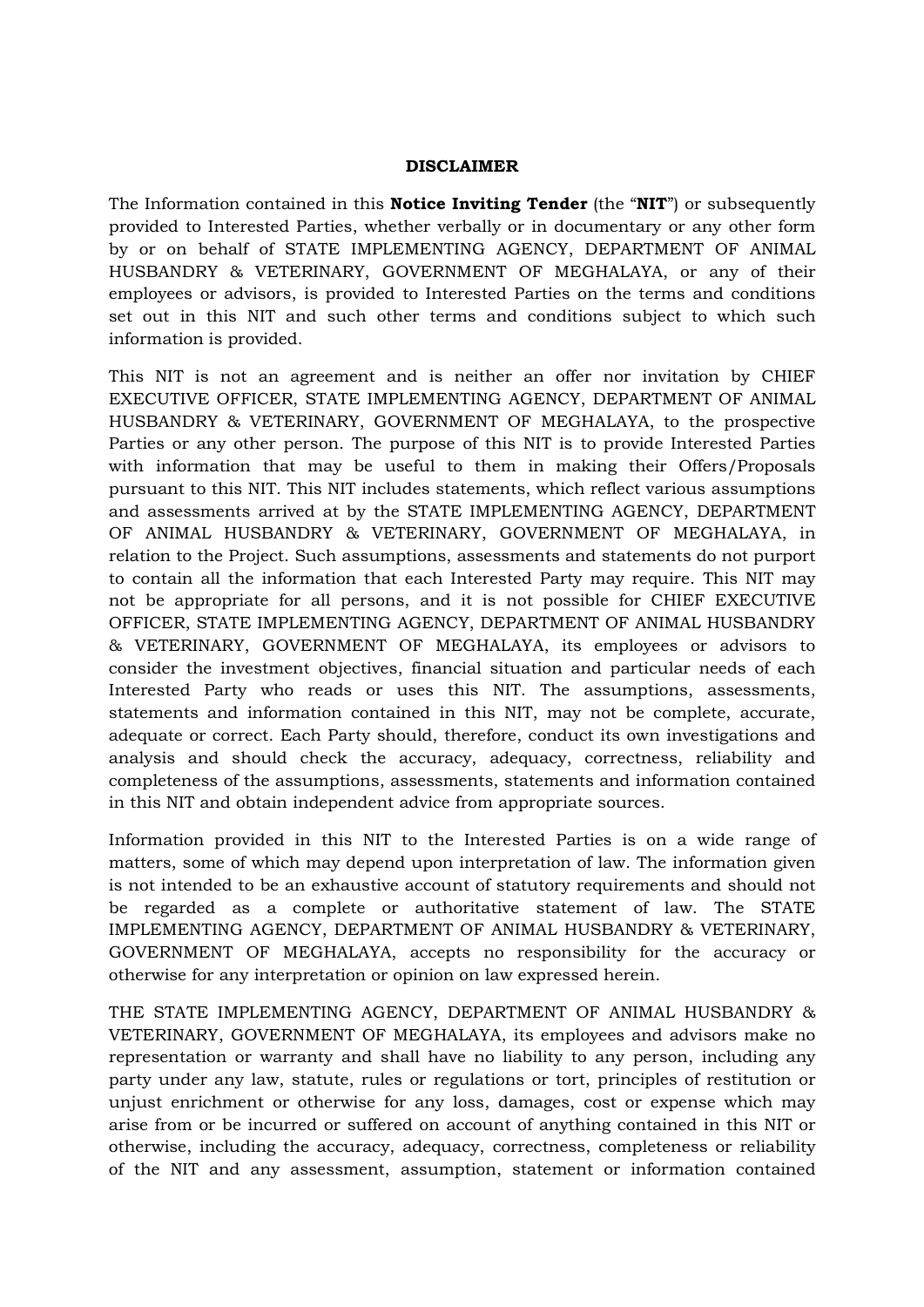therein or deemed to form part of this NIT or arising in any way for participation in the Bidding Process.

THE STATE IMPLEMENTING AGENCY, DEPARTMENT OF ANIMAL HUSBANDRY & VETERINARY, GOVERNMENT OF MEGHALAYA, also accepts no liability of any nature whether resulting from negligence or otherwise howsoever caused arising from reliance of any Interested Parties upon the statements contained in this NIT. THE STATE IMPLEMENTING AGENCY, DEPARTMENT OF ANIMAL HUSBANDRY & VETERINARY, GOVERNMENT OF MEGHALAYA may in its absolute discretion, but without being under any obligation to do so, update, amend or supplement the information, assessment or assumptions contained in this NIT.

The Interested Party shall bear all its costs associated with or relating to the preparation and submission of its offer including but not limited to preparation, copying, postage, delivery fees, expenses associated with any demonstrations or presentations which may be required by THE STATE IMPLEMENTING AGENCY, DEPARTMENT OF ANIMAL HUSBANDRY & VETERINARY, GOVERNMENT OF MEGHALAYA, or any other costs incurred in connection with or relating to its offer. All such costs and expenses will remain with the Party.

Either the issue of this NIT or its submission by the Party does not vest any right in the Interested Party for being selected for award of the Project.

THE STATE IMPLEMENTING AGENCY, DEPARTMENT OF ANIMAL HUSBANDRY & VETERINARY, GOVERNMENT OF MEGHALAYA, reserves the right to reject all or any of the offers without assigning any reason whatsoever.

> (Dr.C.Shilla) Chief Executive Officer State Implementing Agency Deptt.AH & Veterinary Meghalaya,Shillong Email: meghvety@gmail.com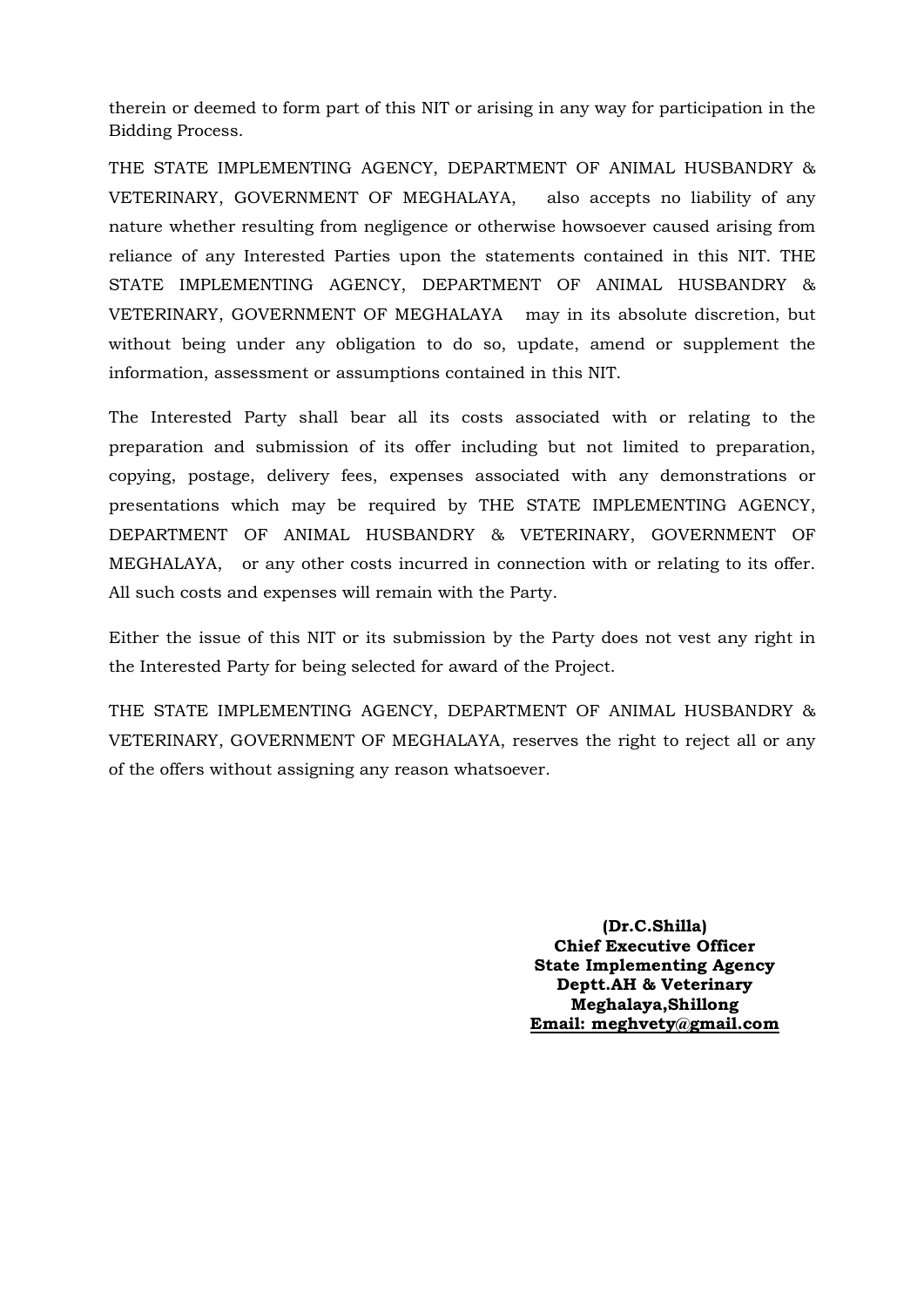# For Participating in the Supply Of A. I. Kits & Equipments under Schemes of Department of Animal Husbandry & Veterinary, Government of Meghalaya

#### 1. Objectives:

With the objective of augmenting milk production in the State and providing rich source of protein to its citizens of the State for a healthy tomorrow, and at the same time provide sustainable livelihood to dedicated entrepreneurs, the Government of Meghalaya through the Department of Animal Husbandry & Veterinary with the financial support from the Government of India under the Rashtriya Gokul Mission intends to strengthen the Artificial Insemination network.

With the intention of meeting the above aims and objectives the **State** Implementing Agency (SIA), Department of Animal Husbandry & Veterinary, Government of Meghalaya which is the agency for executing the Scheme/Project for development of cattle in the State, intends to invite proposals from interested, reputed and qualified Company/Firms for supply of A. I. Kits & Equipments as indicated at Annexure I at the Office of the Chief Executive Officer, State Implementing Agency, Department of A. H. & Veterinary, Meghalaya.

The NIT should be accompanied by a refundable EMD of Rs. 100000/- (Rupees one lakh only) in the form of demand drafts drawn in favour of "The Chief Executive Officer, Department of Animal Husbandry & Veterinary, Meghalaya, Shillong", payable at Shillong. The State Implementing Agency reserves the right to reject any /all applications without assigning any reasons thereof. The NIT document can be obtained from the office of the State Implementing Agency, Department of A.H & Veterinary, Lumdiengjri, Shillong between 11:00 hrs to 13:00 hrs on any working day before last date of submission or alternatively can be downloaded from our website: http://megahvt.gov.in and on payment of Rs.1000/- non-refundable in the form of a Bank draft for the cost of NIT Document.

The Proposals, should be addressed to The Chief Executive Officer, Department of Animal Husbandry & Veterinary, Government of Meghalaya, Lumdiengjri, Shillong-793002, and should reach before 2pm on or before 22/08/2019.

> (Dr. C. Shilla) Chief Executive Officer State Implementing Agency Deptt. A.H & Veterinary Meghalaya, Shillong Email: meghvety@gmail.com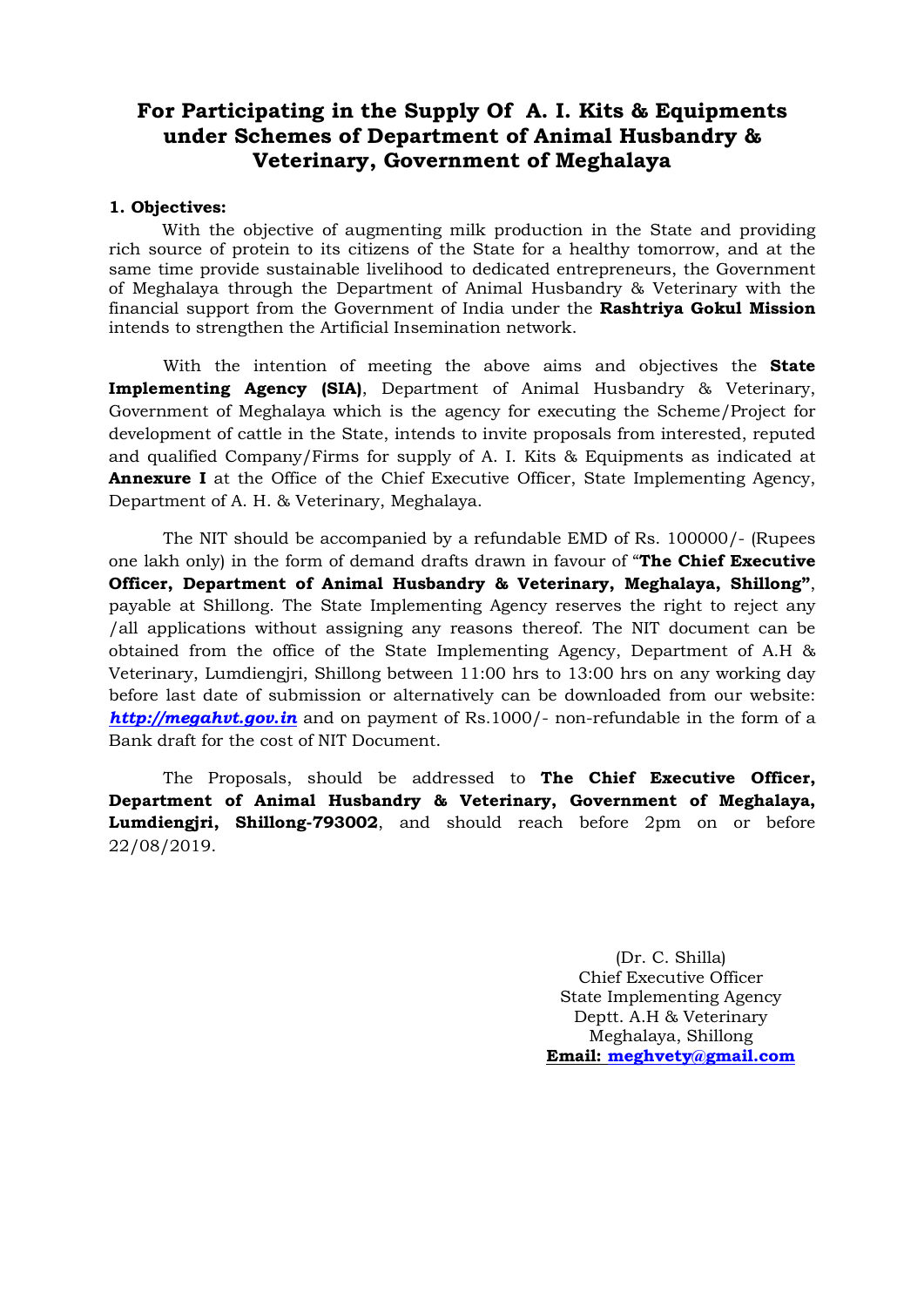### 2. ELIGIBILITY CRITERIA:

Bidder intending to bid shall fulfill the following eligibility criteria:

- a) Shall be a Company/Firm having a minimum 3 (three) years of experience in supplying the mentioned Cryo cans, AI kits etc in the country.
- b) Should have proven **after sale services** especially in the region, and should make declaration in support to this.
- c) Proof of Financial Status in the form of balance sheet/ITR.
- d) The rates quoted should be valid for a period of at least 18 months from the date of opening of bids.

### 3. BIDDING PROCEDURE:

- i. The Bidder qualifying the above criterion shall submit the bids in two separate sealed envelopes.
- ii. Sealed Envelope (A) would include detailed Technical Bid as per Annexure-II and EMD (Earnest Money Deposit) along with detail declaration as per Annexure-III and also a brief history/background of their Company/Firm.
- iii. Sealed Envelope (B) would include the Price Bid as per Annexure-IV
- iv. Both Envelope A and Envelope B must then be placed in one larger envelope(sealed) superscribing "Supply of A.I Kits & Equipments for Department of A.H & Veterinary" addressed to the Chief Executive Officer, State Implementing Agency, Department of Animal Husbandry & Veterinary,Meghalaya,Lumdiengjri,Shillong-793002.
- v. Unsealed materials will not be accepted.
- vi. Bids must be written in English.
- vii.Price should be quoted both in Indian Rupee and Foreign currency [both in figure and in words].
- viii. In the technical bid detail specification and make has to be indicated clearly.
- ix. Any Bid received after the deadline for submission of Bid will be rejected outright and bidder will have to collect their bid document at their own expenses.

### 4. DOCUMENTS TO BE SUBMITTED WITH THE BID:

- I. Notice inviting Tender(NIT) as per detail specification
- II. EMD in the form of Demand Draft.
- III. History/Background of the Company/Firm.
- IV. Infrastructure and other facilities available with the Company/Firm whether in the country or abroad.
- V. Details of similar assignment done by the bidder whether in the State or nearby State

(to be supported by document ).

- VI. Experience in carrying out related assignments, value of work rendered (ongoing/ executed in last 5 years) with the names and addresses of such clients.
- VII. Detail of Financial status of applicant.
- VIII. Details of educational qualification and experience details of key personnel being proposed to handle the project.
- IX. Accreditation/quality certification (if any) of the Company/Firm.
- X. Last 4 years balance sheet/audited statement of accounts.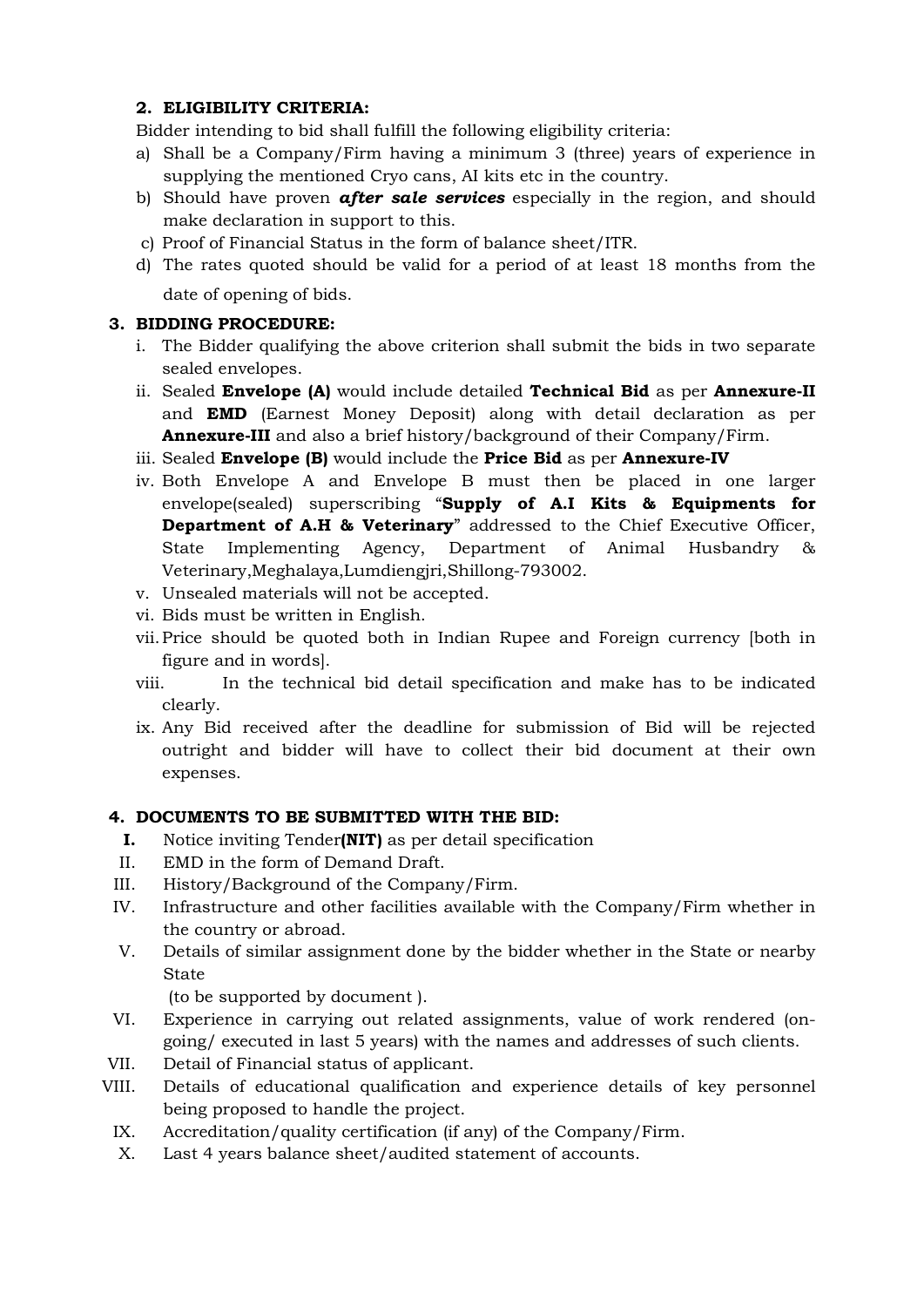- XI. Authenticated copy of certificates of incorporation/registration and Memorandum of Association/Articles of Association/Trust Deed/Constitution of the Company.
- XII. Authenticated copy of Service tax registration certificate.
- XIII. Authenticated copy of Income tax clearance.

The applicant in addition to furnishing complete information with the documents shall furnish a complete document on the proposed approach and work plan for rendering the services asked for.

Every sheet of document and all forms/Annexure complete in all respect shall be signed by the person/persons duly authorized to sign on behalf of the applicants as a token of having understood and accepted all terms and conditions mentioned in the document. Any /all corrections made in the offer shall be duly authenticated by the signature of the authorized signatory.

#### 7. Period of Validity of Bids:

- i. Validity of Bids shall be 18 months after the date of bid opening. A bid valid for a shorter period shall be rejected by the STATE IMPLEMENTING AGENCY, DEPARTMENT OF ANIMAL HUSBANDRY & VETERINARY as non-responsive.
- ii. In exceptional circumstances, STATE IMPLEMENTING AGENCY, DEPARTMENT OF ANIMAL HUSBANDRY & VETERINARY may solicit the Bidder's consent to an extension of the period of validity. The request and the responses thereto shall be made in writing. The Earnest Money provided shall also be suitably extended. A Bidder may refuse the request without forfeiting its Earnest Money. A Bidder granting the request will not be permitted to modify its bid condition.

#### 8. Earnest Money Deposit (EMD):

- i. The Bidder shall furnish, as a part of its bid, Earnest Money of Rs.1.00Lakh for general category bidder & Rs.50 thousand in case of tribal bidder.
- ii. The Earnest Money is required to protect the STATE IMPLEMENTING AGENCY, DEPARTMENT OF ANIMAL HUSBANDRY & VETERINARY against the risk of Bidder's conduct, which would warrant the security's forfeiture.
- iii. The Earnest Money shall be in the form of Demand Draft pledged in favour of the Chief Executive Officer, State Implementing Agency, Department of Animal Husbandry & Veterinary, Meghalaya payable at Shillong
- iv. Any bid not accompanied by Earnest Money will be rejected.
- v. Unsuccessful Bidder's Earnest Money will be discharged or returned as promptly as possible as but not later than ninety (90) days.
- vi. The successful Bidder's Earnest Money will be released upon the Bidder signing the contract.
- vii. The Earnest Money may be forfeited:
	- a. if a Bidder withdraws its bid during the period of bid validity specified by the Bidder on the Bid Form; or
	- b. In case of a successful Bidder, fails to sign the contract.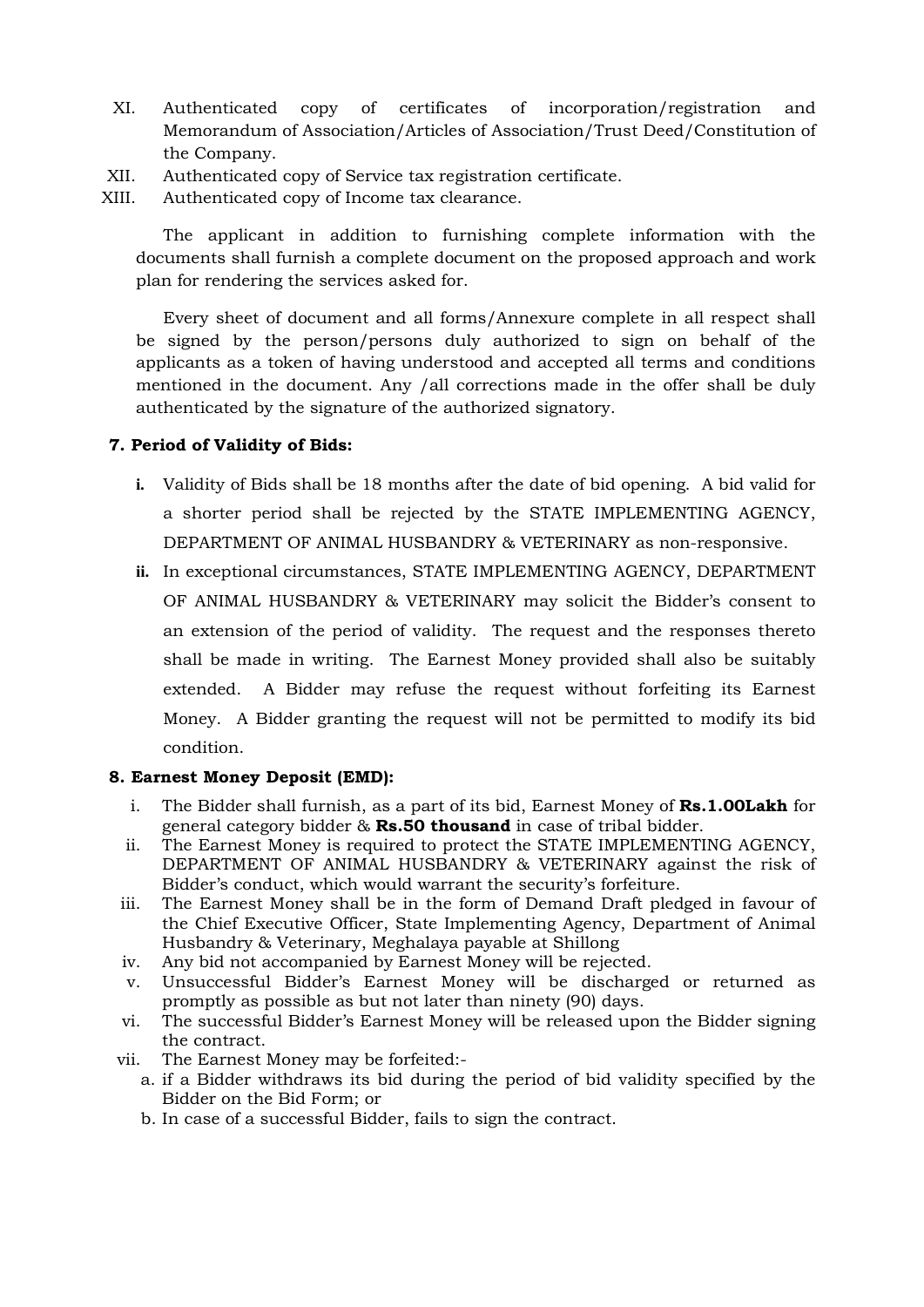#### 9. Award Criteria:

i. The STATE IMPLEMENTING AGENCY, DEPARTMENT OF ANIMAL HUSBANDRY & VETERINARY will award the contract to the successful Bidder (L1) whose bid has been determined to be substantially responsive and finalized based on the suitability with reference to the prescribed criteria and competitiveness of the price quoted provided further that the Bidder is determined to be qualified to perform the contract satisfactorily. However, if the terms and conditions are not found as per the prescribed norms, the claim of the lowest quote (L1) will be ignored.

ii. In case of Successful Non-tribal bidder, they will have to produce trading license from respective Autonomous District Council.

# 10. STATE IMPLEMENTING AGENCY, DEPARTMENT OF ANIMAL HUSBANDRY & VETERINARY Right to accept any Bid and to reject any or all Bids

The STATE IMPLEMENTING AGENCY, DEPARTMENT OF ANIMAL HUSBANDRY & VETERINARY, MEGHALAYA reserves the right to accept or reject any bid, and to annul bid process and reject all bids at any time prior to contract award, without thereby incurring any liability to the affected Bidder or bidders or any obligation to inform the affected Bidder or bidders of the grounds for the STATE IMPLEMENTING AGENCY, DEPARTMENT OF ANIMAL HUSBANDRY & VETERINARY's action.

### 11. Notification of award:

- i. Prior to the expiration of the period of bid validity, the STATE IMPLEMENTING AGENCY, DEPARTMENT OF ANIMAL HUSBANDRY & VETERINARY will notify the successful L1 Bidder in writing by registered letter or by email, to be confirmed in writing by registered letter, that its bid has been accepted.
- ii. The notification of award will constitute the formation of the contract.
- iii. Upon the successful Bidder's furnishing of the contract the STATE IMPLEMENTING AGENCY, DEPARTMENT OF ANIMAL HUSBANDRY & VETERINARY will promptly notify each unsuccessful Bidder and will discharge its Earnest Money.

#### 12. Security Money

i. Within fifteen (15) days of receipt of the Notification of contract award, the successful bidder shall furnish to the STATE IMPLEMENTING AGENCY, DEPARTMENT OF ANIMAL HUSBANDRY & VETERINARY the Security Deposit at the rate of 2% of the value of supply order.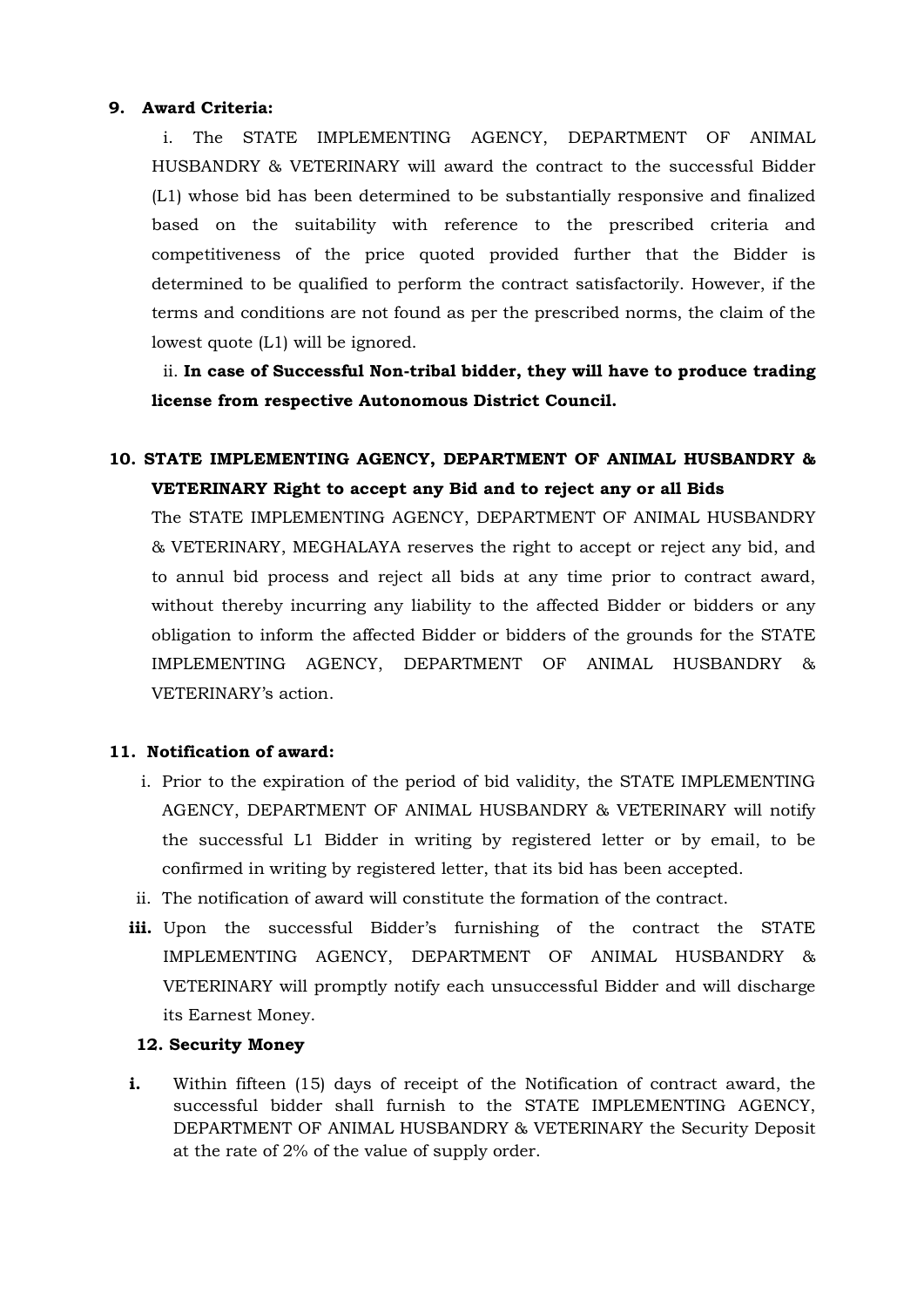- ii. The Security Deposit shall be in one of the following forms: (a) Bank Guarantee, issued by a reputable bank or a Demand Draft payable to The STATE IMPLEMENTING AGENCY, DEPARTMENT OF AH & VETERINARY, Meghalaya, Shillong.
- iii. The proceeds of the Security Deposit shall be payable to the STATE IMPLEMENTING AGENCY, DEPARTMENT OF ANIMAL HUSBANDRY & VETERINARY, MEGHALAYA as compensation for any loss resulting from the Supplier's failure to complete the obligations under the contract.
- iv. Failure of the successful Bidder (L1) to sign the contract and/or furnish the Security Deposit shall constitute sufficient grounds for the annulment of the award and forfeiture of the Earnest Money, in which event the STATE IMPLEMENTING AGENCY, DEPARTMENT OF ANIMAL HUSBANDRY & VETERINARY may make the award to the next lowest evaluated Bidder (L2) or call for new bids.
- v. The Security Deposit will be released by the STATE IMPLEMENTING AGENCY, DEPARTMENT OF ANIMAL HUSBANDRY & VETERINARY and returned to the Supplier not later than 90 days following the date of completion of the Supplier's performance obligations under the contract.

### 13. PENALTY CLAUSE

For non-performance/delayed performance, the following penalties may be imposed on the successful bidder:

- (i) Forfeiture of Security Deposit.
- (ii) Deduction of 5% of fees for each week of delay.

#### 14. Resolution of Disputes

- i. The STATE IMPLEMENTING AGENCY, DEPARTMENT OF ANIMAL HUSBANDRY & VETERINARY and the Company/Firm shall make every effort to resolve amicably by direct informal negotiation any disagreement or dispute arising between them under or in connection with the contract, **failing which either** party may approach a competent court having jurisdiction to resolve the dispute. In connection with Notice Inviting Tender (NIT), cases have to be filed in a court at Shillong.
- ii. For resolution of disputes, appropriate legal action shall be initiated in consultation with Law Department, Government of Meghalaya. Relevant sections of Indian laws as amended from time to time shall be applicable and binding on the bidder.

#### 15. Standards:

The services provided under this contract shall conform to the standards mentioned in the Technical Specifications.

#### 16. Acceptance:

 Acceptance both provisional and final regarding the bid will be by the CHIEF EXECUTIVE OFFICER, STATE IMPLEMENTING AGENCY,DEPARTMENT OF AH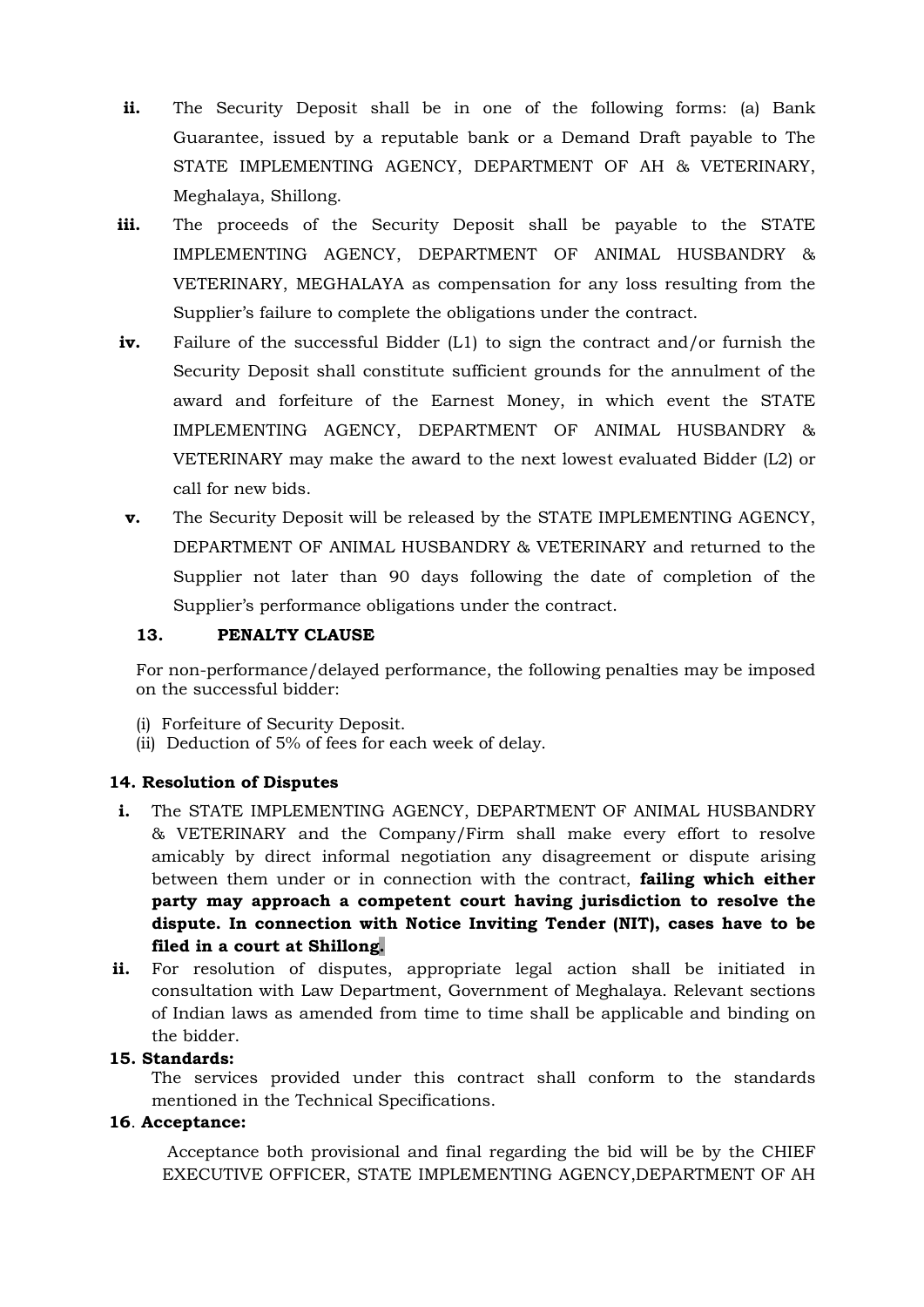& VETERINARY, GOVERNMENT OF MEGHALAYA or his authorized representative.

> (Dr.C.Shilla) Chief Executive Officer State Implementing Agency Deptt. AH & Veterinary Meghalaya, Shillong Email: meghvety@gmail.com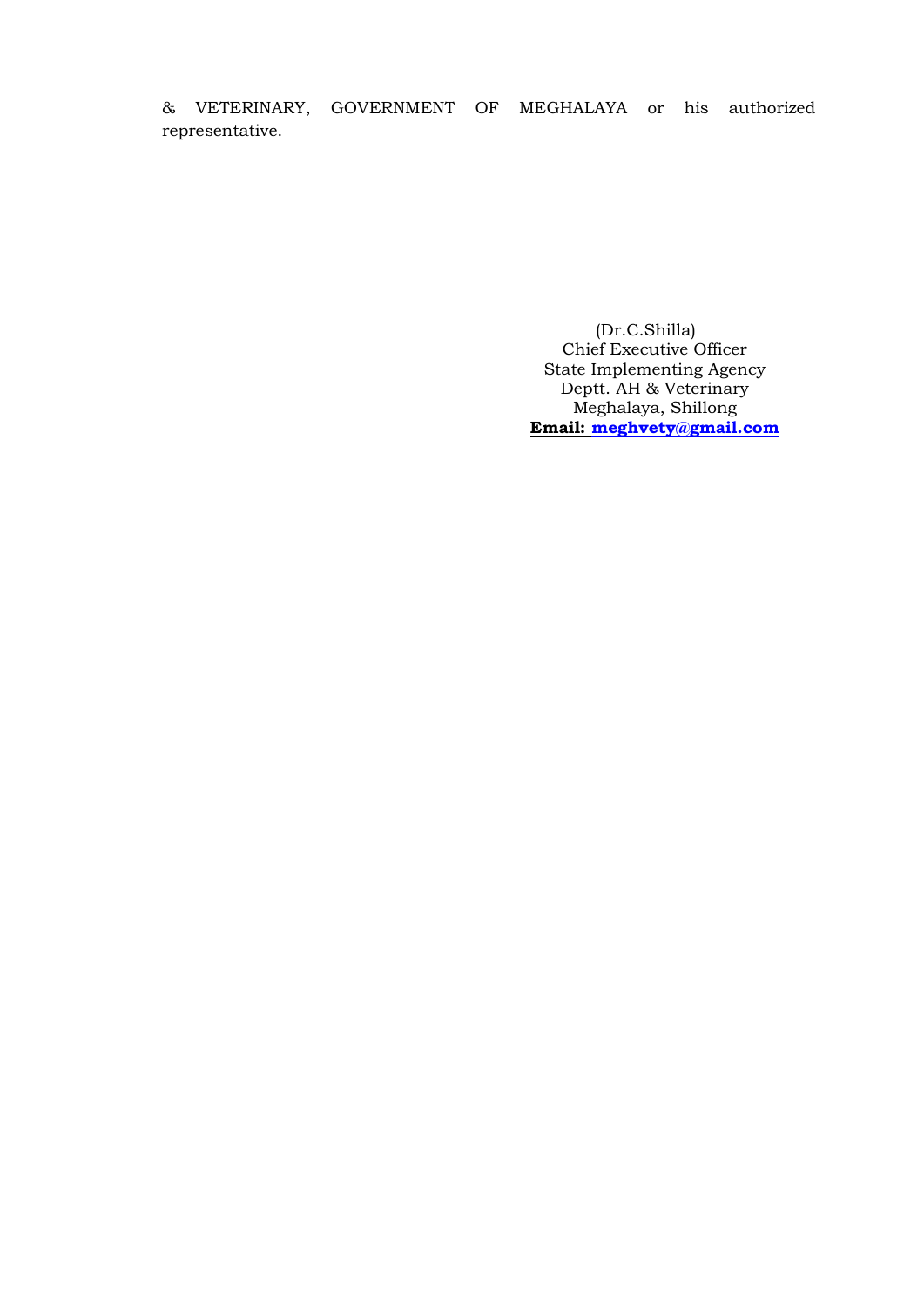## Annexure I

| S1.            | Items                                                                | Specification/Capacity                                  |  |
|----------------|----------------------------------------------------------------------|---------------------------------------------------------|--|
| No             |                                                                      |                                                         |  |
| $\mathbf{1}$   | $\overline{2}$                                                       | 3                                                       |  |
| $\mathbf{1}$   | Crayo Container                                                      | Different Capacity:-                                    |  |
|                |                                                                      | (1) Model CL 50/Capacity :0.5 litre                     |  |
|                |                                                                      | (2) Model CL 1.5/Capacity 1.5 litre                     |  |
|                |                                                                      | (3) Model Cl.3 / Capacity 3.6 litres                    |  |
|                |                                                                      | (4) Model CL 7 / Capacity 7.1 Litres                    |  |
|                |                                                                      | $(5)$ Model CL 11 / Capacity 11.0<br>litres             |  |
|                |                                                                      | (6) Model Jumbo-10 / Capacity 12.0                      |  |
|                |                                                                      | litres                                                  |  |
|                |                                                                      | (7) Model Jumbo-14 / Capacity 18.0                      |  |
|                |                                                                      | litres                                                  |  |
|                |                                                                      | CL 20<br>(8) Model<br>/Capacity 20.0                    |  |
|                |                                                                      | litres                                                  |  |
|                |                                                                      | (9) Model CL 35 / Capacity 34                           |  |
|                |                                                                      | litres                                                  |  |
|                |                                                                      | $(10)$ Model CL 55<br>/Capacity 51.4                    |  |
|                |                                                                      | litres                                                  |  |
|                |                                                                      | $(11)$ Model CLX12 / Capacity 50.0                      |  |
|                |                                                                      | litres                                                  |  |
| 2              | A.I Kits                                                             | Different size:-                                        |  |
| 3              | Travis                                                               | With specification:- Standard size                      |  |
| 4              | Castrator                                                            | for Large animal.<br>Different size:- Standard size for |  |
|                |                                                                      | Cattle.                                                 |  |
| 5              | Bulk<br>Frozen<br>semen                                              | storage Capaicty: 550 litres                            |  |
|                | containers                                                           |                                                         |  |
| 6              | Frozen semen Storage & Transport Capacity: 47 litres                 |                                                         |  |
|                | Cryo Container,                                                      |                                                         |  |
| $\overline{7}$ | LN2 Transport Cryo Container;                                        | Capacity:33 litres                                      |  |
| 8              | <b>ACCUREAD</b><br><b>PORCINE</b>                                    |                                                         |  |
|                | PHOTOMETER                                                           |                                                         |  |
| 9              | Cuvette for photometer $[per 5* 120]$                                |                                                         |  |
|                | 10 IVOS II SEMEN ANALYSER                                            |                                                         |  |
| 11             | Barcode reader for IVOS II                                           |                                                         |  |
| 12             | Electronic balance for IOVS II<br>Slide 8 chamber holder for IVOS II |                                                         |  |
| 13<br>14       | leja 8 chamber slides (per $4*25$ )                                  |                                                         |  |
| 15             | leja 4 chamber slides (per $4*25$ )                                  |                                                         |  |
| 16             | Pipette p20 from 2to 20                                              |                                                         |  |
| 17             | Tips for pipette P20 and P200 (per                                   |                                                         |  |
|                | 1000)                                                                |                                                         |  |
| 18             | Dilbag 3 litres roll [per 100]                                       |                                                         |  |
| 19             | GTB bag manu [per 3 x500]                                            |                                                         |  |
| 20             | Semen sampling mini tube [per 1000]                                  |                                                         |  |
| 21             | Slide warmer for 12 tubes                                            |                                                         |  |
| 22             | Heated magnetic stirrer up to 5 litres                               |                                                         |  |
| 23             | Non skid rubber mat 150*100cm                                        |                                                         |  |
| 24             | 230mm filters [per 200 nos]                                          |                                                         |  |
|                | 25 Binocular Microscope                                              |                                                         |  |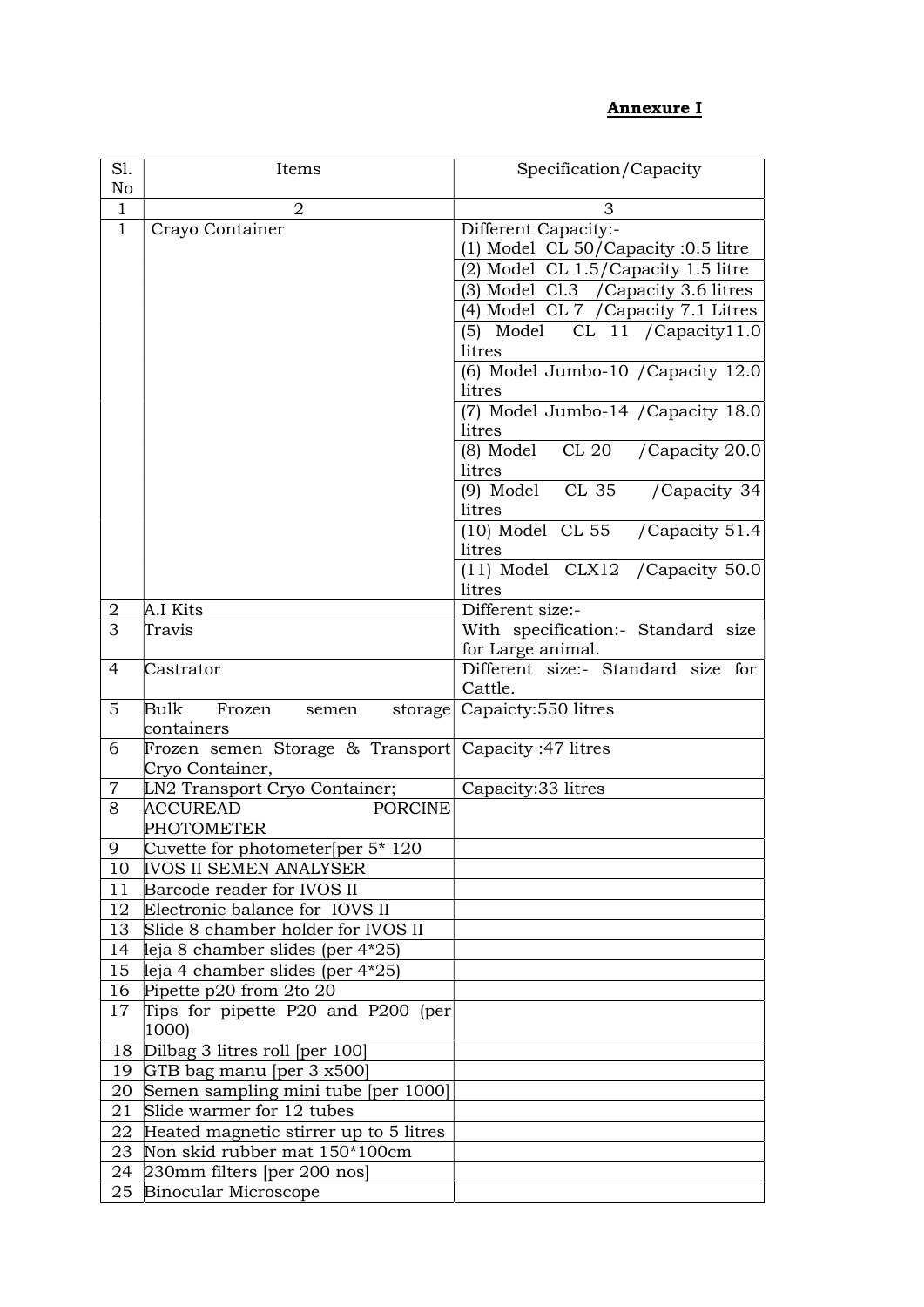|    | 26 Manual counter                     |  |
|----|---------------------------------------|--|
|    | 27 Thoma cell, double squaring        |  |
|    | 28 Slide $22x22$ mm [per $2x10$ ]     |  |
|    | 29 Golden sponge catheter [per 500]   |  |
|    | 30 Filling needle & tubing for manual |  |
|    | machine                               |  |
| 31 | Buchner funnel                        |  |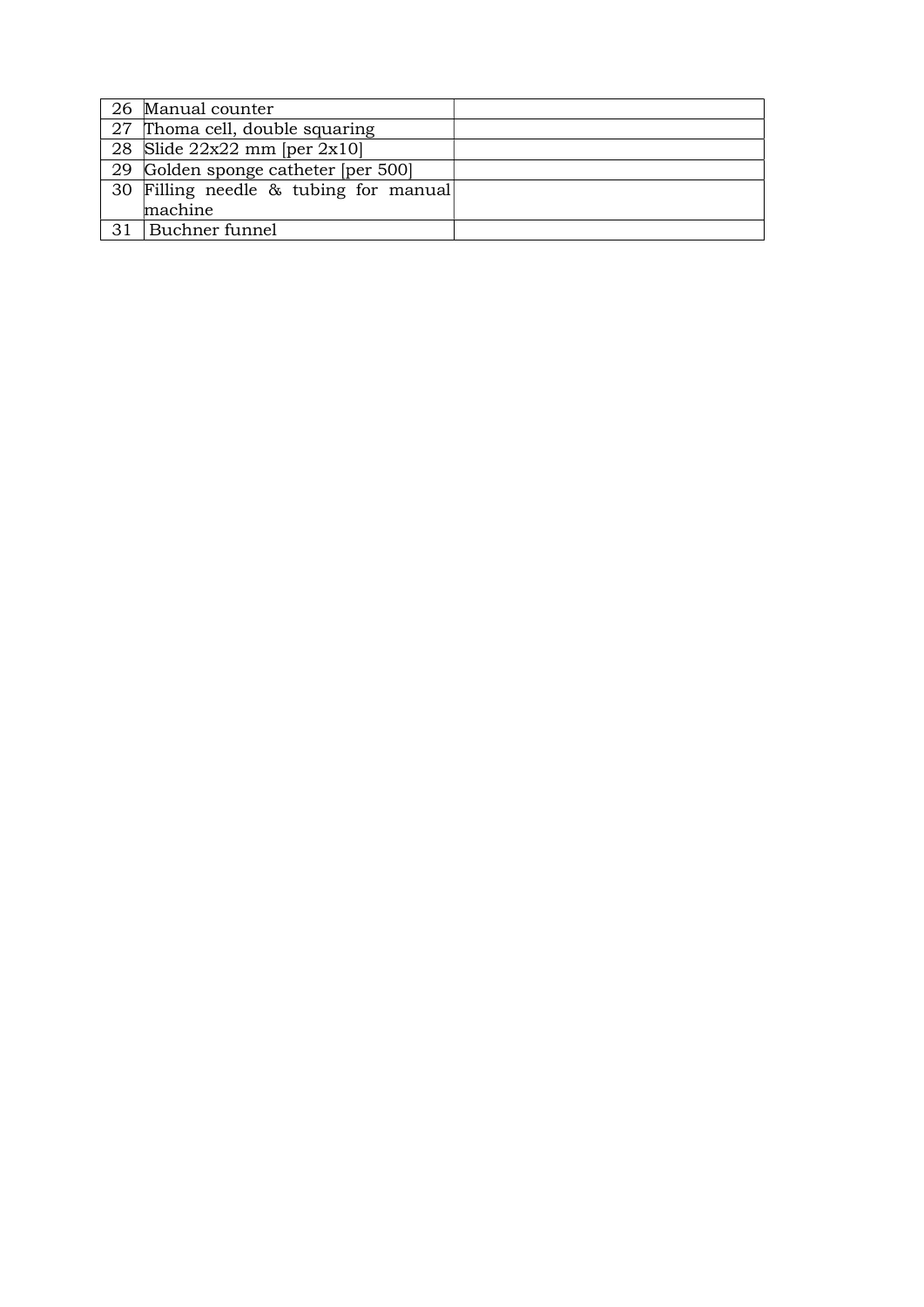## ANNEXURE II

## Technical Specification

| S1.<br><b>No</b> | Particular | <b>Desirable Technical</b><br>Specification | At par/<br>To be mentioned |
|------------------|------------|---------------------------------------------|----------------------------|
| $\overline{1}$ . |            |                                             |                            |
| $\overline{2}$ . |            |                                             |                            |
| $\overline{3}$ . |            |                                             |                            |
| $\overline{4}$   |            |                                             |                            |
| $\overline{5}$   |            |                                             |                            |
| $\overline{6}$   |            |                                             |                            |
| $\overline{7}$   |            |                                             |                            |
| $\overline{8}$   |            |                                             |                            |
| $\overline{9}$   |            |                                             |                            |
| 10               |            |                                             |                            |
| $\overline{11}$  |            |                                             |                            |
| $\overline{12}$  |            |                                             |                            |
| 13               |            |                                             |                            |
| 14               |            |                                             |                            |
| $\overline{15}$  |            |                                             |                            |
| 16               |            |                                             |                            |
| 17               |            |                                             |                            |
| 18               |            |                                             |                            |
| 19               |            |                                             |                            |
| $\overline{20}$  |            |                                             |                            |
| 21               |            |                                             |                            |

Signature & Seal with date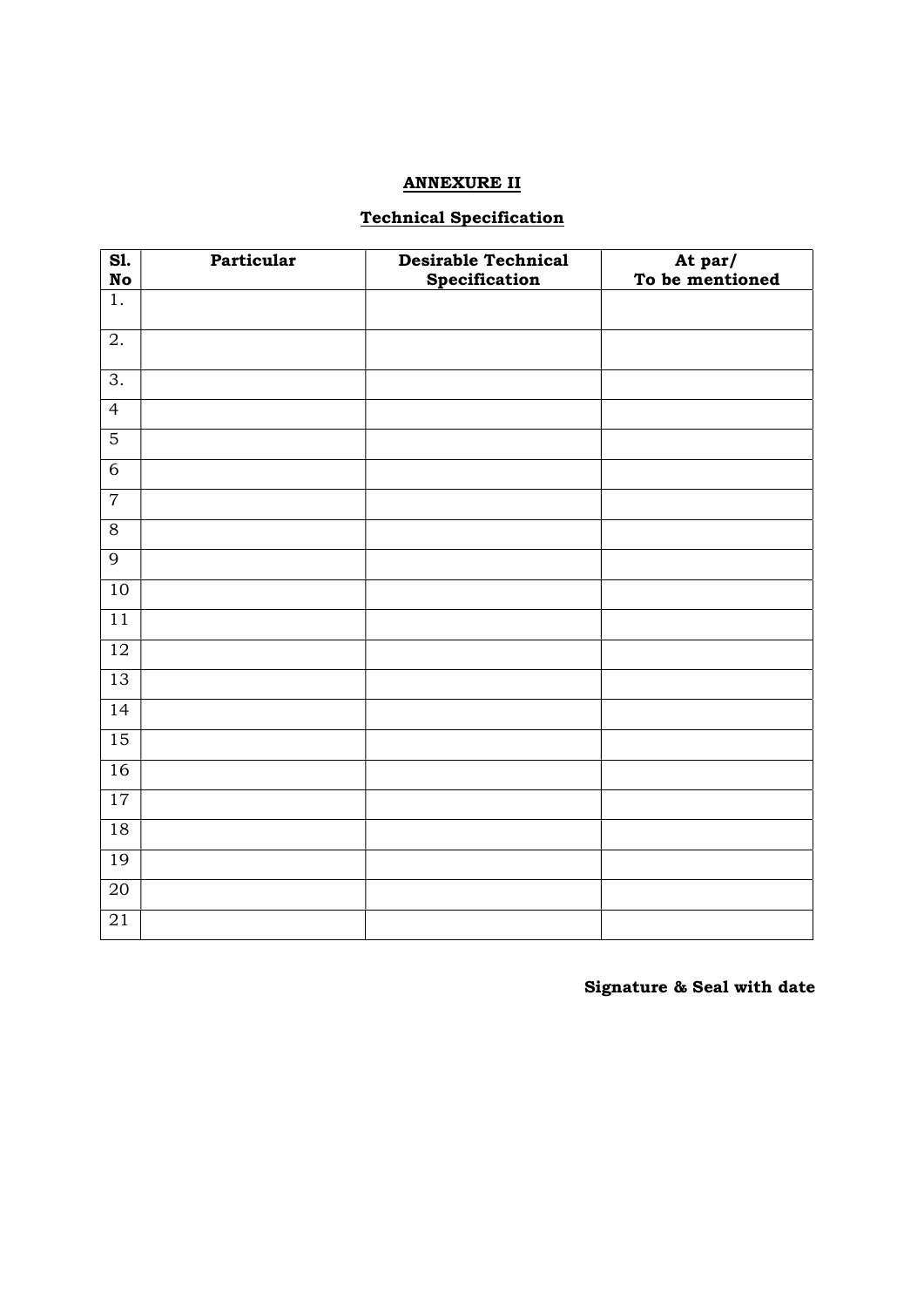# ANNEXURE III

#### Detail Declaration (To be filled and submitted by the Bidder)

| S1.<br>No      | Particular                               | To be filled in by the bidder |
|----------------|------------------------------------------|-------------------------------|
| $\mathbf{1}$   | Name & Address of the bidder             |                               |
|                | /Company/ Firm/Supplier                  |                               |
|                |                                          |                               |
| 2              | Telephone Nos. / Fax No./ E-mail /       |                               |
|                | website                                  |                               |
| 3              | Date of establishment of the Company     |                               |
|                | /Firm                                    |                               |
| $\overline{4}$ | Registration Number if Any (Please       |                               |
|                | attach required certificate)             |                               |
| 5              | Name & address of the Parent Company     |                               |
|                | (in case of Foreign Company)             |                               |
|                |                                          |                               |
| 6              | & GST No<br><b>PAN</b>                   |                               |
| $\overline{7}$ | Earnest Money Deposit (EMD)              | YES / NO                      |
|                | submitted.                               |                               |
| 8.             | EMD details<br>DD No.                    |                               |
|                | Date:                                    |                               |
|                | Drawn on Bank:                           |                               |
|                | For Rs                                   |                               |
| 9.             | Proof of financial status of the         |                               |
|                | Company/ Firm in form of balance         |                               |
|                | sheet/ITR                                |                               |
| 10.            | Detail list of the contract/supply with  | Enclose separate list         |
|                | Govt./Public sector etc. with contact    |                               |
|                | person's name & Tel./cell No. etc if any |                               |
| 11             | Remarks if any                           |                               |
|                |                                          |                               |
|                |                                          |                               |

Note: It is mandatory to attach the self attested copy of required certificates/proof with above information.

Company/Firm)

Date & Place (Name & Seal of the authorized signatory of the